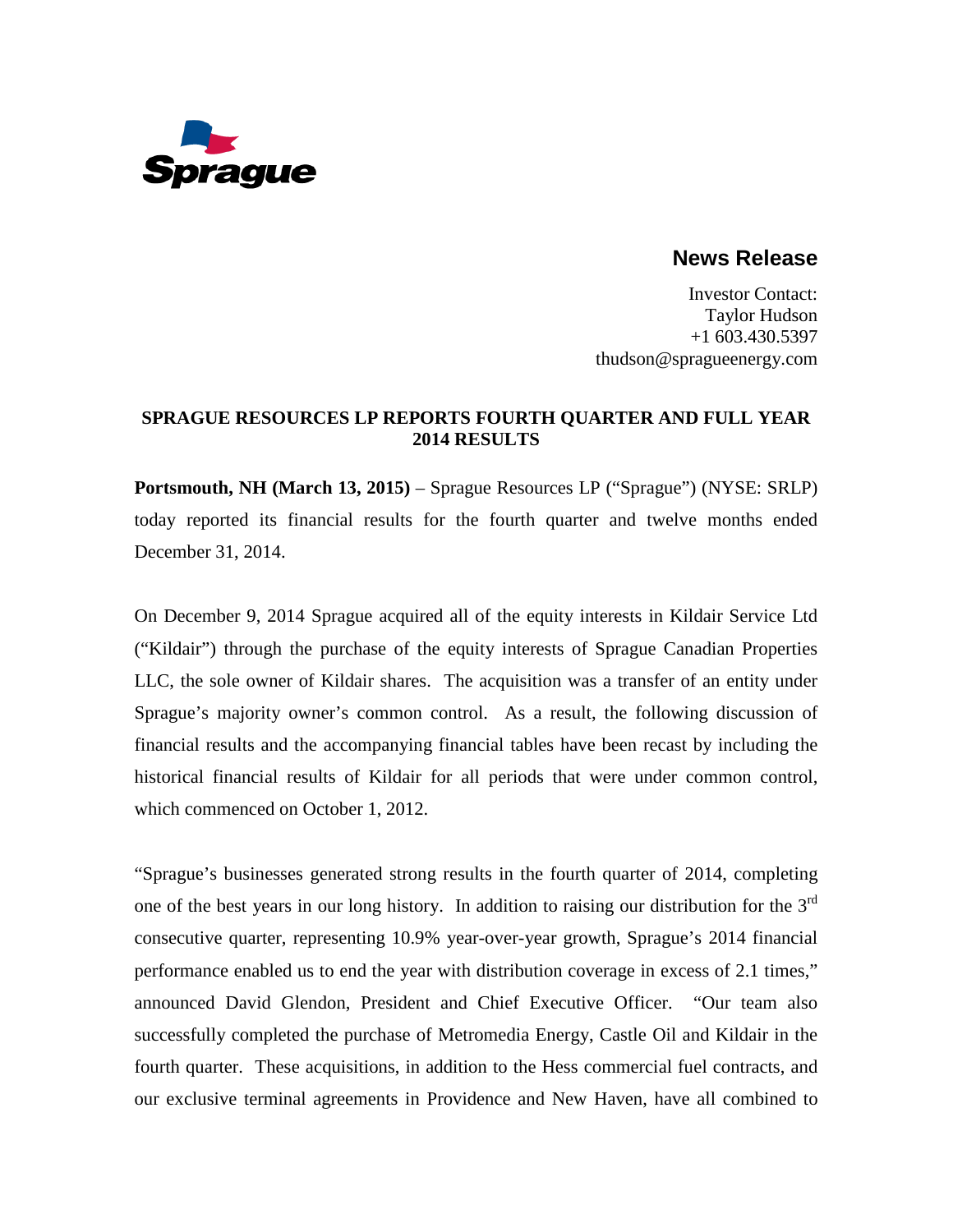enhance Sprague's platform and solidify our status as a premier energy marketer and terminal operator from Washington, D.C. to Quebec, Canada," said Mr. Glendon.

"Considering a full year contribution from each of the acquisitions Sprague made this past year, we are issuing a 2015 adjusted EBITDA guidance range between \$100 and \$115 million," added Mr. Glendon.

### **Fourth Quarter 2014 Highlights**

- Adjusted gross margin was \$69.7 million for the fourth quarter of 2014, compared to adjusted gross margin of \$57.0 million for the fourth quarter of 2013.
- Adjusted EBITDA was \$30.0 million for the fourth quarter of 2014, compared to pro forma adjusted EBITDA of \$28.7 million for the fourth quarter of 2013.
- Net sales were \$1.2 billion for the fourth quarter of 2014, compared to net sales of \$1.3 billion for the fourth quarter of 2013.
- Net income on a GAAP basis was \$65.6 million for the fourth quarter of 2014, compared to a pro forma net loss of \$34.0 million for the fourth quarter of 2013. Net income on a GAAP basis per common unit was \$3.13 in the fourth quarter of 2014.

Sprague reported distributable cash flow of \$21.2 million for the fourth quarter of 2014, compared to \$18.2 million, on a pro forma basis, for the fourth quarter of 2013. This represents a distribution coverage ratio of 2.2 times for the fourth quarter of 2014, and 2.1 times for the year.

EBITDA, adjusted EBITDA, pro forma adjusted EBITDA and adjusted gross margin are not prepared in accordance with United States generally accepted accounting principles ("GAAP"), and are discussed in greater detail below under "Non-GAAP Financial Measures." Readers should refer to the financial tables provided in this news release for reconciliation to the most comparable GAAP financial measures for the three and twelve months ended December 31, 2014.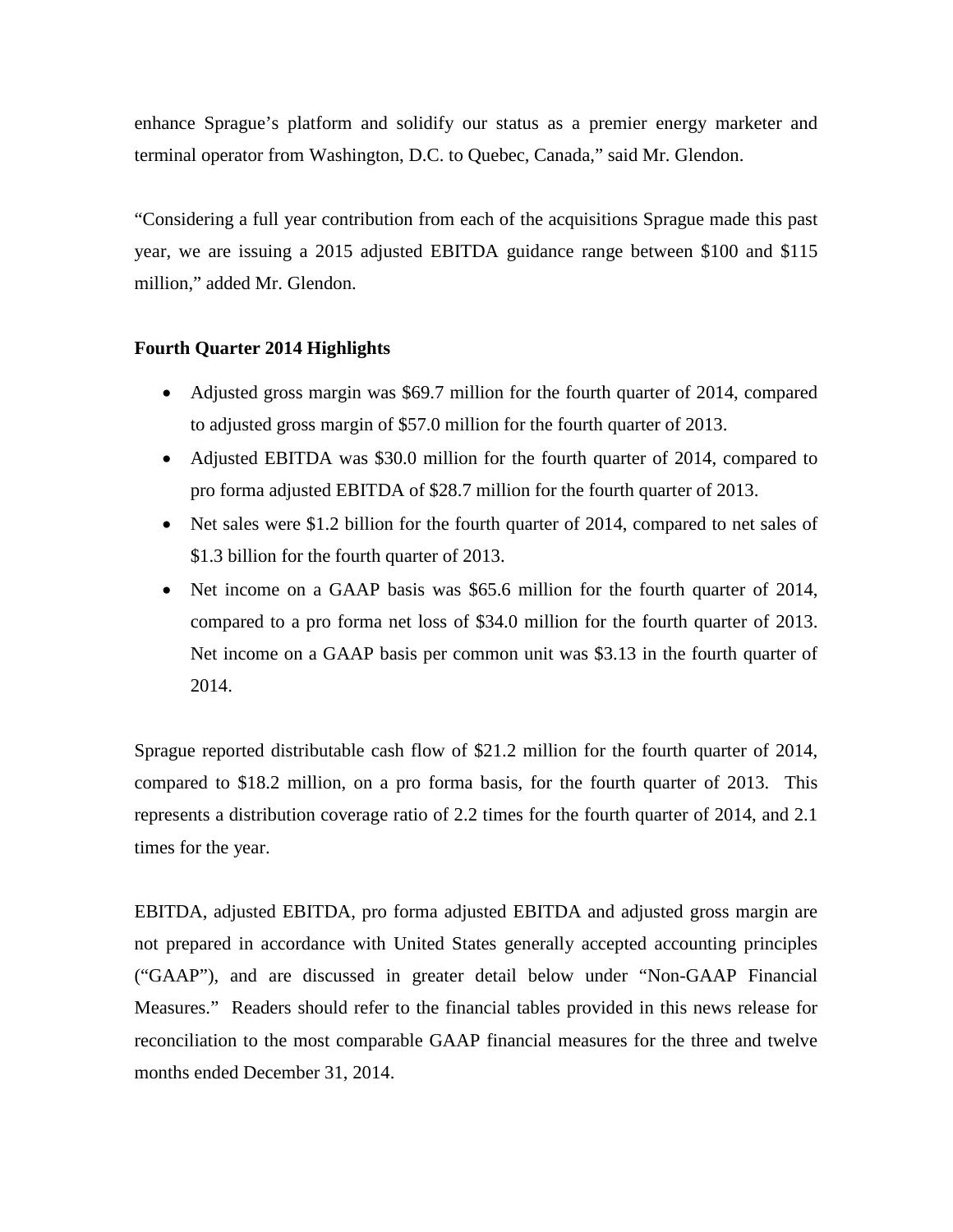### **Refined Products**

- Volumes in the Refined Products segment rose 19% to 475.4 million gallons in the fourth quarter of 2014, compared to 399.5 million gallons in the fourth quarter of 2013.
- Adjusted gross margin in the Refined Products segment increased \$8.0 million, or 22%, to \$44.2 million in the fourth quarter of 2014, compared to \$36.2 million in the fourth quarter of 2013.

"Sprague's Refined Products business segment posted outstanding quarterly results with higher volumes and unit margins driving adjusted gross margin 22% higher quarter-overquarter," said Mr. Glendon. "The purchase of Castle Oil in early December 2014 also contributed to our strong results," added Mr. Glendon.

## **Natural Gas**

- Natural Gas segment volumes increased 18% to 16.2 Bcf in the fourth quarter 2014, compared to 13.7 Bcf in the fourth quarter of 2013.
- Natural Gas adjusted gross margin increased 8% to \$12.9 million for the fourth quarter of 2014, compared to \$12.0 million for the fourth quarter of 2013.

"Sprague's Natural Gas business also generated higher adjusted gross margin in the fourth quarter of 2014 compared to year ago levels," reported Mr. Glendon. "In our first full quarter including results from our Metromedia Energy acquisition, volumes increased 18%. Unit margins were lower quarter-over-quarter as a result of warmer weather and a less volatile cash market environment, yielding fewer opportunities to generate additional margin from the optimization of Sprague's storage and transportation assets. Despite this dynamic, our Natural Gas business was still able to post improved performance on its larger account base," said Mr. Glendon.

## **Materials Handling**

• Materials Handling adjusted gross margin increased by \$4.2 million, or 62%, to \$10.9 million for the fourth quarter 2014, compared to the fourth quarter 2013.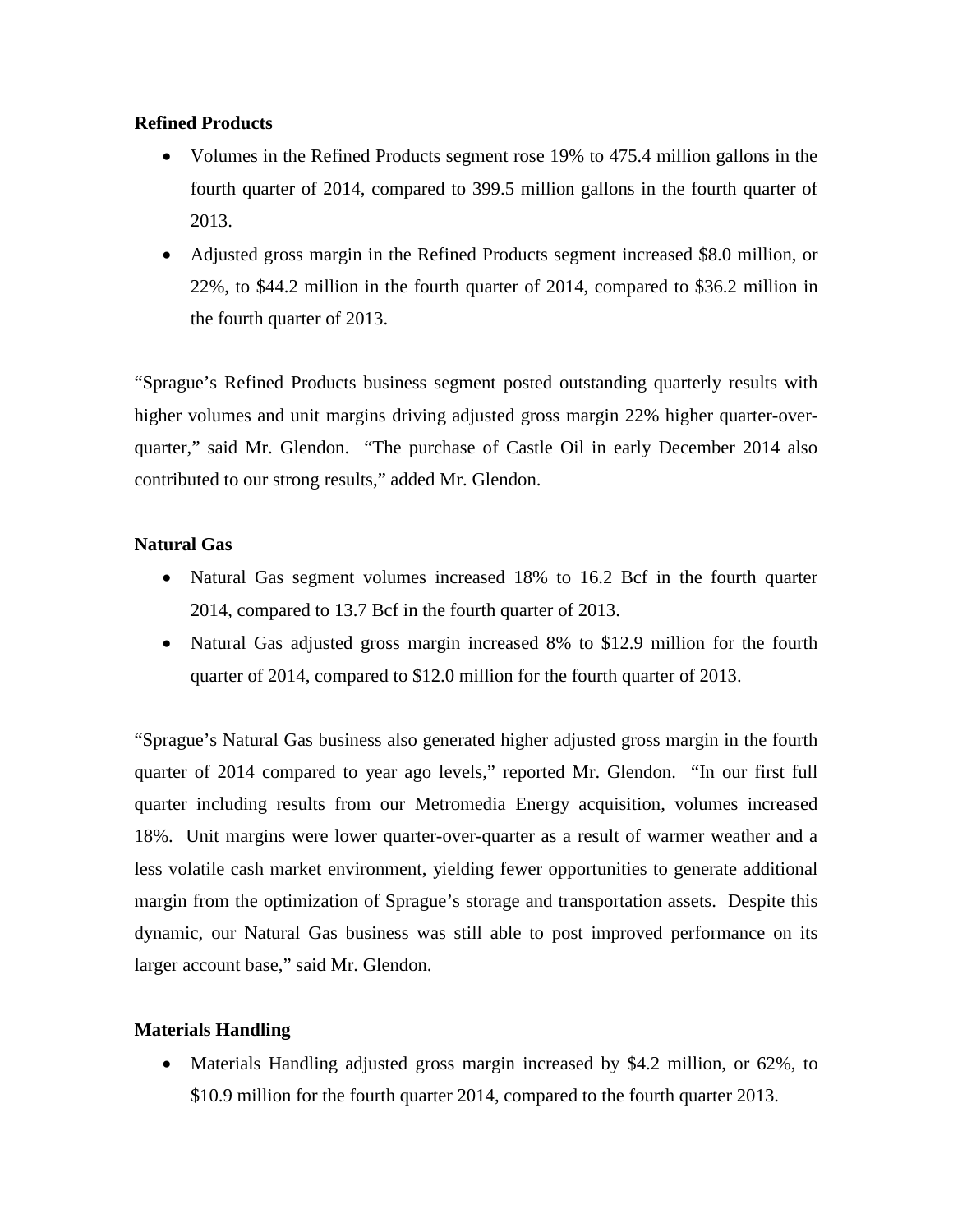"Sprague's Materials Handling business segment delivered a 62% adjusted gross margin increase with the initiation of Kildair's crude handling activities and higher demand from salt and newsprint customers versus the fourth quarter of 2013," said Mr. Glendon. "Higher gypsum volumes through our facilities and an increase in asphalt volume also contributed to the quarter's excellent results."

On January 28, 2015, the Board of Directors of Sprague's general partner, Sprague Resources GP LLC, announced its third consecutive distribution increase and approved a cash distribution of \$0.4575 per unit for the quarter ended December 31, 2014, representing a 3.4% increase over the distribution declared for the quarter ended September 30, 2014. The distribution was paid on February 13, 2015 to unitholders of record as of the close of business February 9, 2015.

"I am proud of Sprague's ability to deliver an exceptional 2014," said Mr. Glendon. "In our first full year as a public company, Sprague produced outstanding results made possible by the combination of supportive market conditions and our strategic expertise in supply, logistics and marketing. In addition, the three acquisitions our team completed in the final ninety days of the year each independently add significantly to Sprague's compelling growth potential. As we enter Sprague's  $145<sup>th</sup>$  year, I look forward to sharing even more good news with customers, employees and investors," concluded Mr. Glendon.

### **Sprague Resources LP Schedule K-1s Now Available**

Sprague has finalized 2014 tax packages for its unitholders, including Schedule K-1. The tax packages have been mailed and made available via Sprague's website at [www.spragueenergy.com](http://www.spragueenergy.com/) under "Investor Relations > K-1 Tax Information." For additional information, unitholders may call 855-521-8150 Monday through Friday from 8:00 AM to 5:00 PM CDT, or visit [www.taxpackagesupport.com/SRLP.](http://www.taxpackagesupport.com/SRLP)

#### **Financial Results Conference Call**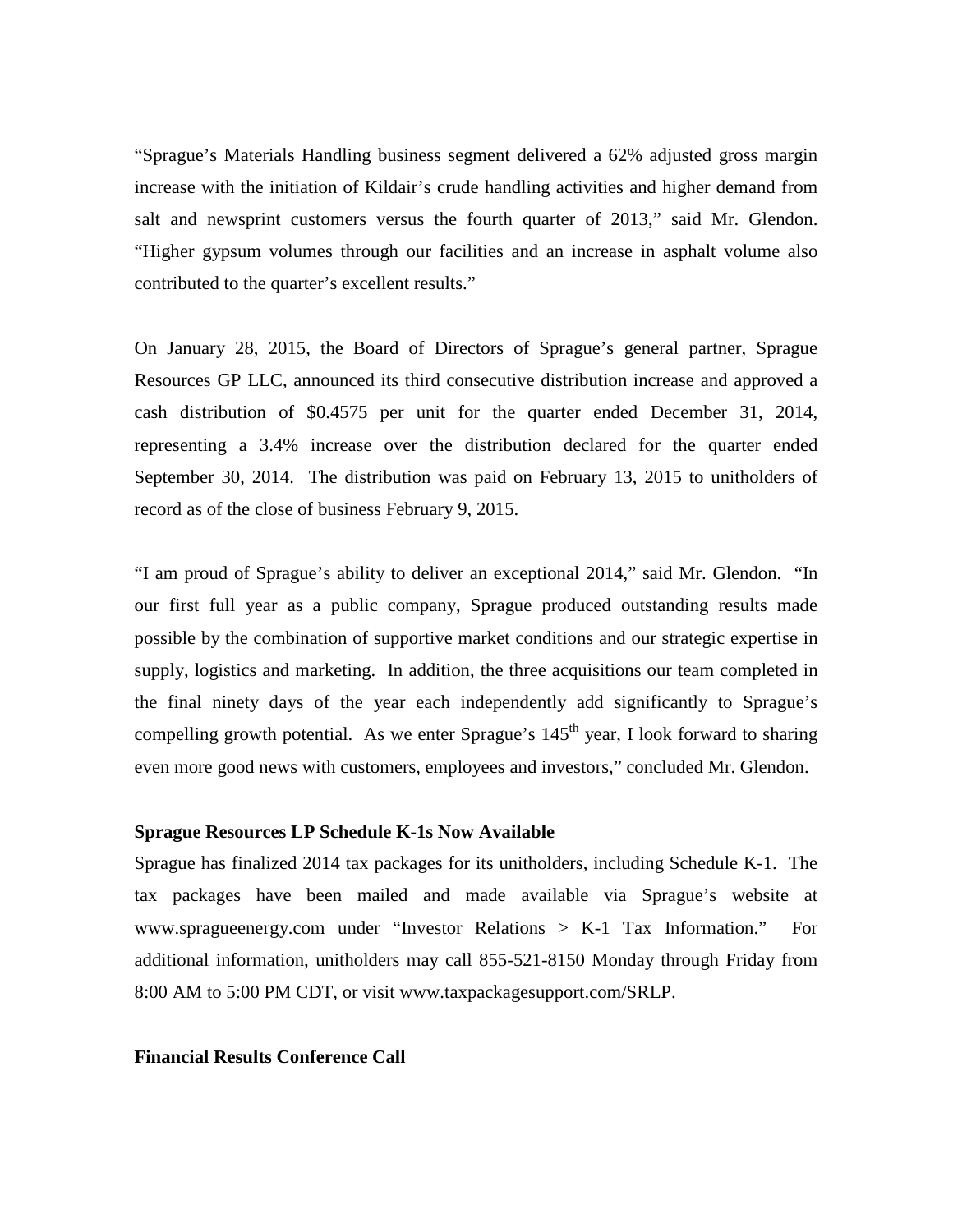Management will review Sprague's fourth quarter and full year 2014 financial results in a teleconference call for analysts and investors today, March 13<sup>th</sup>, 2015.

| Date and Time:               | March $13^{th}$ , 2015 at 10:00 AM ET |
|------------------------------|---------------------------------------|
| Dial-in numbers:             | (877) 474-9506 (U.S. and Canada)      |
|                              | (857) 244-7559 (International)        |
| Participation Code: 69845591 |                                       |

The call will also be webcast live and archived on the investor relations section of Sprague's website, [www.spragueenergy.com.](http://www.spragueenergy.com/)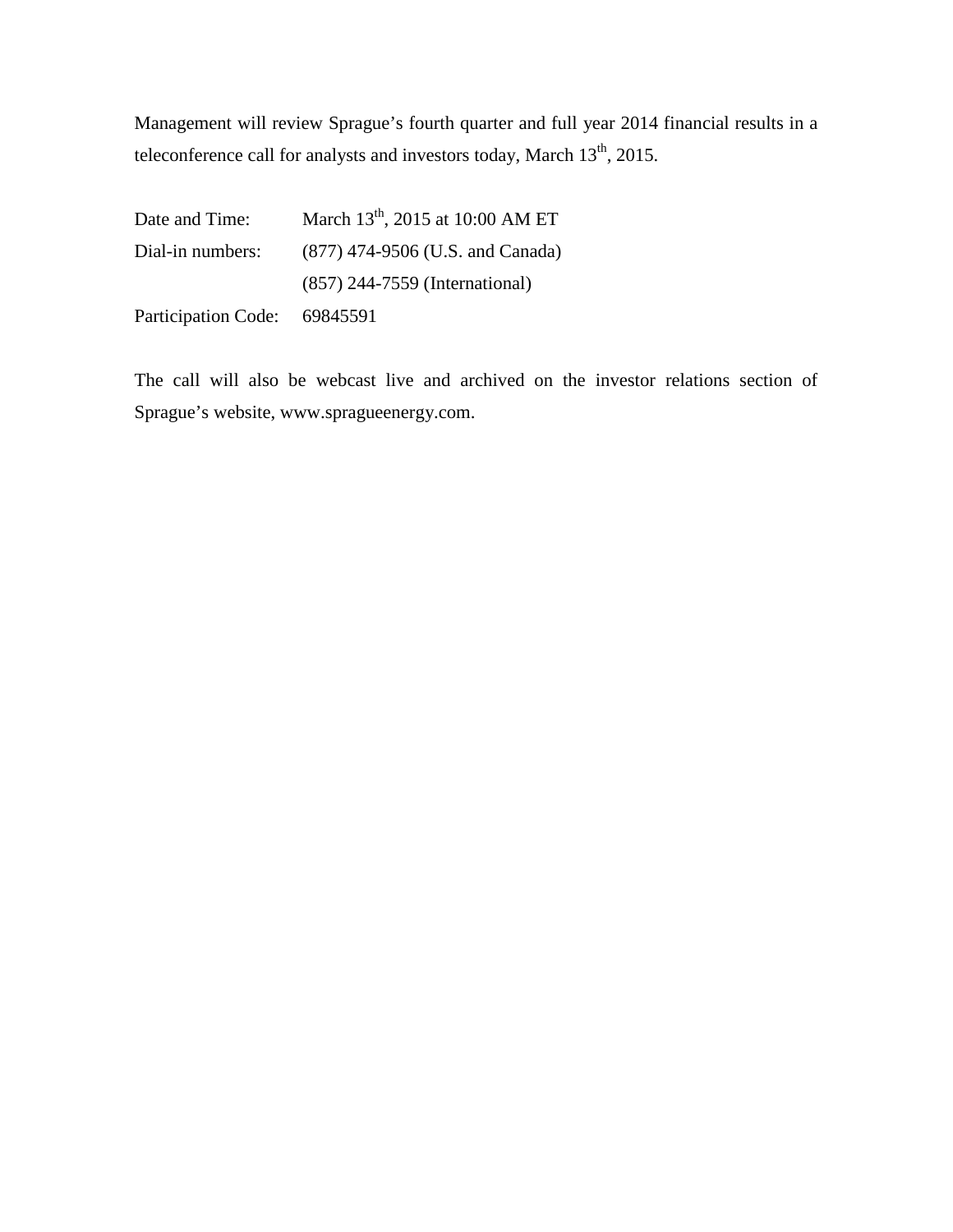## **About Sprague Resources LP**

Sprague Resources LP is a master limited partnership engaged in the purchase, storage, distribution and sale of refined petroleum products and natural gas. Sprague also provides storage and handling services for a broad range of materials.

## **Non-GAAP Financial Measures**

EBITDA, adjusted EBITDA, pro forma adjusted EBITDA and adjusted gross margin are used as supplemental financial measures by management and external users of Sprague's financial statements, such as investors, commercial banks, trade suppliers and research analysts, to assess:

- The financial performance of Sprague's assets, operations and return on capital without regard to financing methods, capital structure or historical cost basis;
- The ability of Sprague's assets to generate cash sufficient to pay interest on its indebtedness and make distributions to its equity holders;
- The viability of acquisitions and capital expenditure projects;
- The market value of its inventory and natural gas transportation contracts for financial reporting to its lenders, as well as for borrowing base purposes; and
- Repeatable operating performance that is not distorted by non-recurring items or market volatility.

Sprague defines EBITDA as net income before interest, income taxes, depreciation and amortization. Sprague defines adjusted EBITDA as EBITDA increased by unrealized hedging losses and decreased by unrealized hedging gains, in each case with respect to refined products and natural gas inventory and natural gas transportation contracts, and adjusted for bio-fuel excise tax credits.

Sprague defines adjusted gross margin as net sales less cost of products sold (exclusive of depreciation and amortization) increased by unrealized hedging losses and decreased by unrealized hedging gains, in each case with respect to refined products and natural gas inventory and natural gas transportation contracts.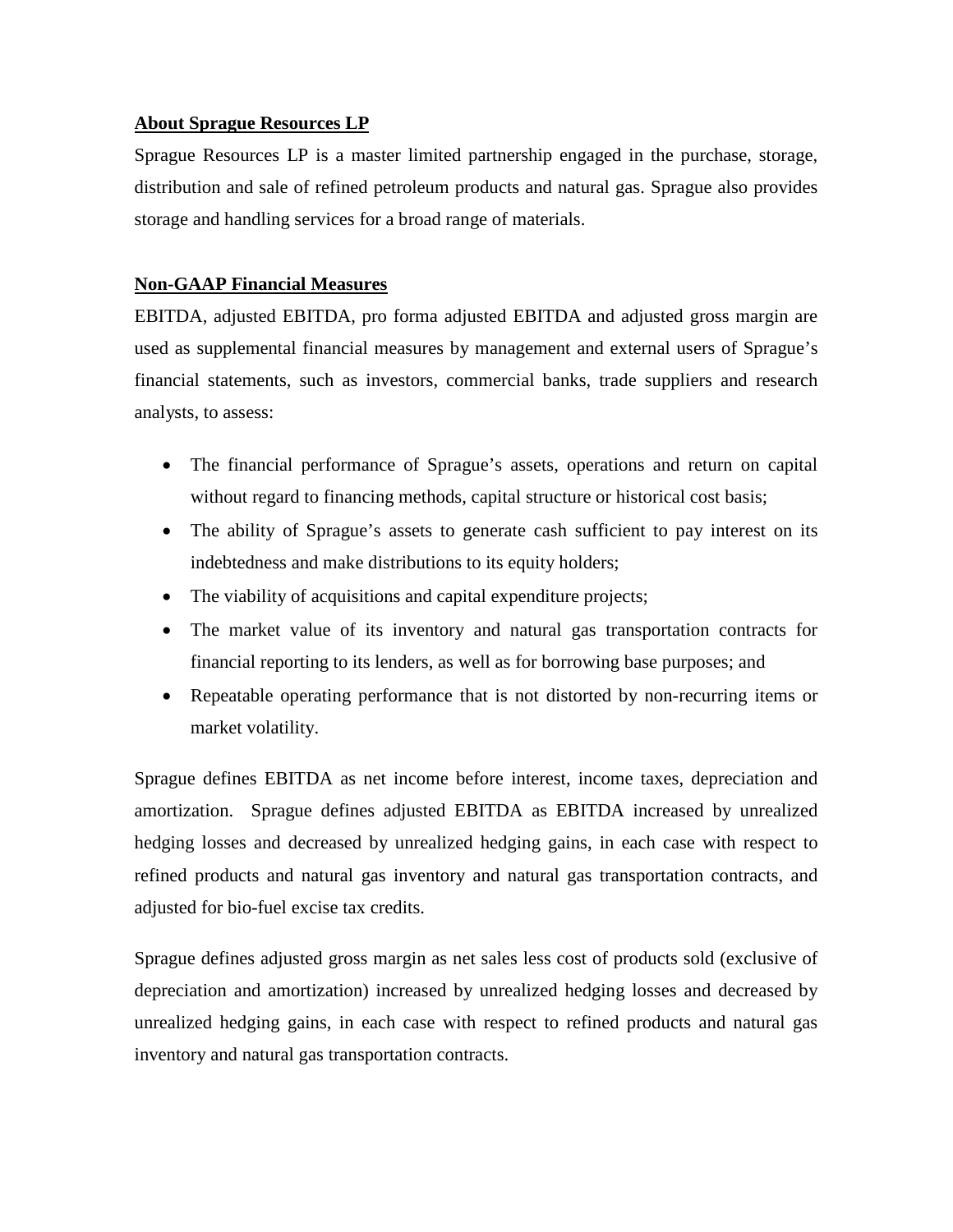EBITDA, adjusted EBITDA, pro forma adjusted EBITDA and adjusted gross margin are not prepared in accordance with GAAP. These measures should not be considered as alternatives to net income, income from operations, cash flows from operating activities or any other measure of financial performance or liquidity presented in accordance with GAAP.

### **Forward Looking Statements**

This press release may include forward-looking statements. These forward-looking statements involve risks and uncertainties that could cause actual results to differ from the results predicted. When considering these forward-looking statements, you should keep in mind the risk factors and other cautionary statements in Sprague's prospectus and filings with the United States Securities and Exchange Commission (the "SEC"), including those set forth under Item 1A, "Risk Factors" of Sprague's Annual Report on Form 10-K, and any subsequent reports Sprague files with the SEC. You are cautioned not to place undue reliance on these forward-looking statements. Sprague undertakes no obligation and does not intend to update these forward-looking statements to reflect events or circumstances occurring after this press release.

(Financial Tables Below)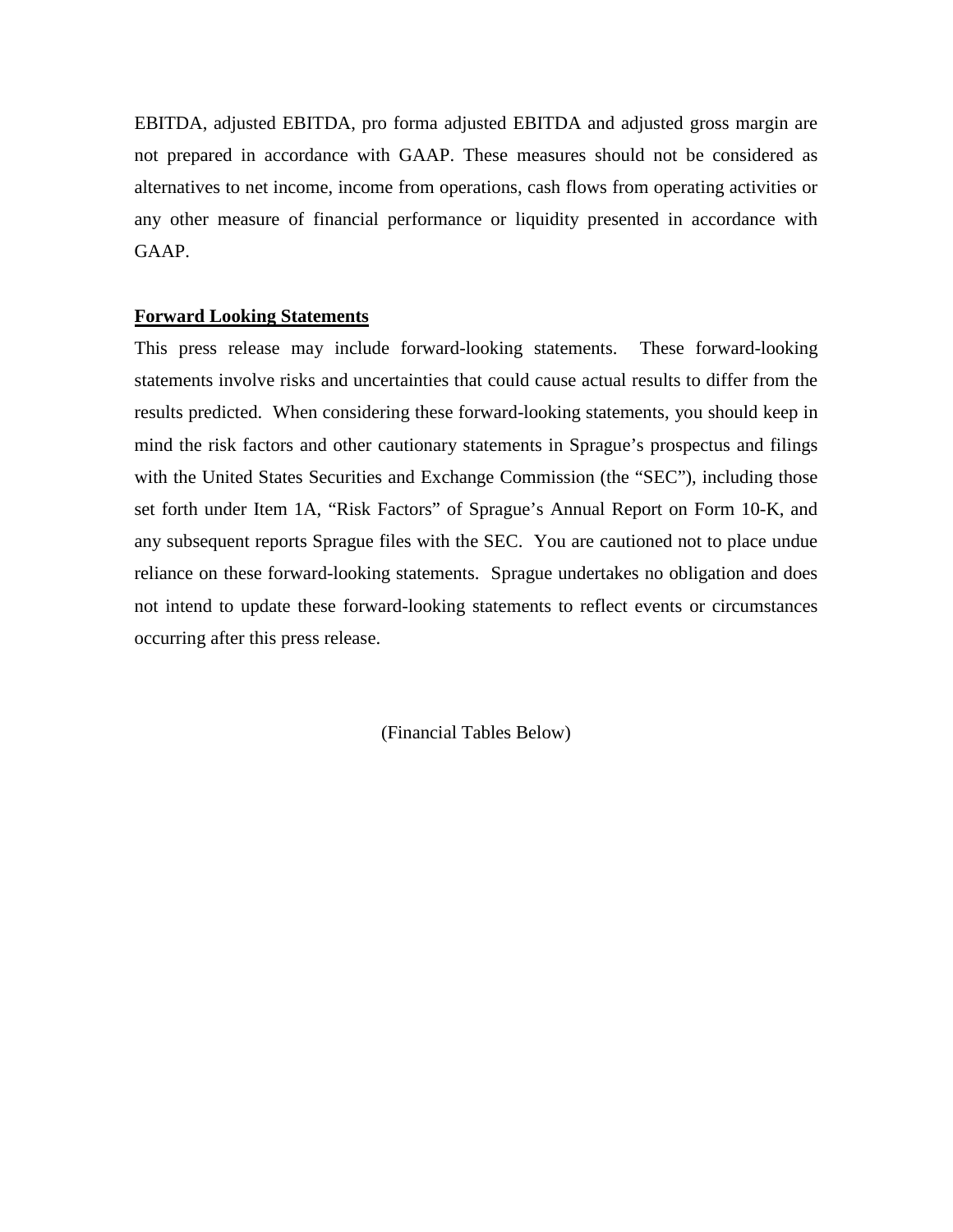#### **Sprague Resources LP** Volume, Net Sales and Adjusted Gross Margin by Segment (Including Kildair<sup>(1)</sup>) Three Months and Year Ended December 31, 2014 and 2013

| December 31.<br>December 31.<br>2013<br>2013<br><b>Predecessor</b><br><b>Predecessor</b><br>2014<br>2014<br>(unaudited)<br>(unaudited)<br>(unaudited)<br>(unaudited)<br>(\$ and volumes in thousands)<br>(\$ and volumes in thousands)<br><b>Volumes:</b><br>475,398<br>399,462<br>1,668,240<br>1,472,100<br>16,166<br>13,667<br>54,430<br>51.979<br>703<br>529<br>2.663<br>2.145<br>309.834<br>246,708<br>96,474<br>69,678<br><b>Net Sales:</b><br>\$<br>1,076,410<br>s<br>1,182,667<br>4.650.871<br>s<br>4,331,410<br>104.926<br>359.984<br>304,843<br>82.139<br>10,908<br>6,733<br>37,776<br>28,446 |
|--------------------------------------------------------------------------------------------------------------------------------------------------------------------------------------------------------------------------------------------------------------------------------------------------------------------------------------------------------------------------------------------------------------------------------------------------------------------------------------------------------------------------------------------------------------------------------------------------------|
|                                                                                                                                                                                                                                                                                                                                                                                                                                                                                                                                                                                                        |
|                                                                                                                                                                                                                                                                                                                                                                                                                                                                                                                                                                                                        |
|                                                                                                                                                                                                                                                                                                                                                                                                                                                                                                                                                                                                        |
|                                                                                                                                                                                                                                                                                                                                                                                                                                                                                                                                                                                                        |
|                                                                                                                                                                                                                                                                                                                                                                                                                                                                                                                                                                                                        |
|                                                                                                                                                                                                                                                                                                                                                                                                                                                                                                                                                                                                        |
|                                                                                                                                                                                                                                                                                                                                                                                                                                                                                                                                                                                                        |
|                                                                                                                                                                                                                                                                                                                                                                                                                                                                                                                                                                                                        |
|                                                                                                                                                                                                                                                                                                                                                                                                                                                                                                                                                                                                        |
|                                                                                                                                                                                                                                                                                                                                                                                                                                                                                                                                                                                                        |
|                                                                                                                                                                                                                                                                                                                                                                                                                                                                                                                                                                                                        |
|                                                                                                                                                                                                                                                                                                                                                                                                                                                                                                                                                                                                        |
|                                                                                                                                                                                                                                                                                                                                                                                                                                                                                                                                                                                                        |
|                                                                                                                                                                                                                                                                                                                                                                                                                                                                                                                                                                                                        |
| 5,750<br>4,762<br>21,131<br>18,650                                                                                                                                                                                                                                                                                                                                                                                                                                                                                                                                                                     |
| 1,197,994<br>\$<br>\$.<br>\$.<br>5,069,762<br>4,683,349<br>1,276,301                                                                                                                                                                                                                                                                                                                                                                                                                                                                                                                                   |
| Adjusted Gross Margin: (2)                                                                                                                                                                                                                                                                                                                                                                                                                                                                                                                                                                             |
| s<br>\$<br>s<br>114,744<br>44.153<br>36,151<br>146,021                                                                                                                                                                                                                                                                                                                                                                                                                                                                                                                                                 |
| 40,373<br>12.922<br>11.972<br>55,536                                                                                                                                                                                                                                                                                                                                                                                                                                                                                                                                                                   |
| 10.925<br>6,730<br>37,811<br>28,430                                                                                                                                                                                                                                                                                                                                                                                                                                                                                                                                                                    |
| 1.660<br>5,599<br>2.178<br>5,547                                                                                                                                                                                                                                                                                                                                                                                                                                                                                                                                                                       |
| 69,660<br>57,031<br>244,967<br>189,094<br>S<br>S<br>s                                                                                                                                                                                                                                                                                                                                                                                                                                                                                                                                                  |
| <b>Calculation of Adjusted Gross Margin:</b>                                                                                                                                                                                                                                                                                                                                                                                                                                                                                                                                                           |
| \$<br>s<br>1,197,994<br>\$<br>4,683,349<br>1,276,301<br>5,069,762                                                                                                                                                                                                                                                                                                                                                                                                                                                                                                                                      |
| Less cost of products sold (exclusive of depreciation and amortization)<br>(1,076,155)<br>(1,271,750)<br>(4,755,031)<br>(4, 554, 188)                                                                                                                                                                                                                                                                                                                                                                                                                                                                  |
| 241<br>8,487<br>(11,070)<br>4,188                                                                                                                                                                                                                                                                                                                                                                                                                                                                                                                                                                      |
| Add: unrealized (gain) loss on natural gas transportation contracts<br>(52, 420)<br>43,993<br>(58, 694)<br>55,745                                                                                                                                                                                                                                                                                                                                                                                                                                                                                      |
| \$.<br>\$.<br>\$.<br>69.660<br>244,967<br>189,094<br>57.031                                                                                                                                                                                                                                                                                                                                                                                                                                                                                                                                            |

1) On December 9, 2014, the Partnership acquired all of the equity interests in Kildair through the acquisition of the equity interests of Kildair's parent Sprague Canadian Properties LLC. As the acquisition of Kildair by the Partnership represents a transfer of entities under common control, the Consolidated and Combined Financial Statements and related information presented herein have been recast by including the historical financial results of Kildair for all periods that were under common control.

2) Adjusted gross margin is defined as net sales less cost of products sold (exclusive of depreciation and amortization) increased by unrealized hedging losses and decreased by unrealized hedging gains, in each case with respect to refined products and natural gas inventory and natural gas transportation contracts.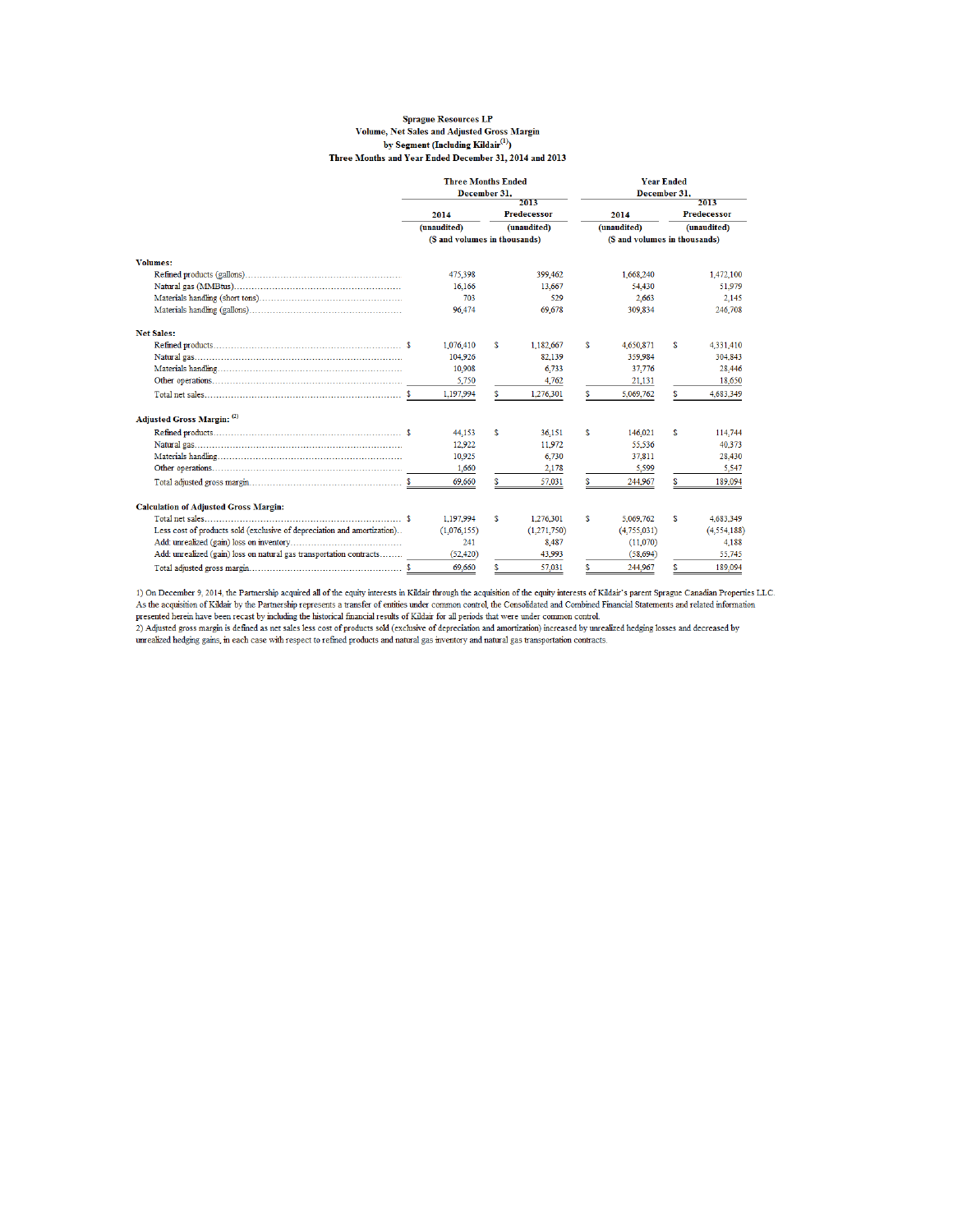#### Sprague Resources LP **Summary Historical Financial and Operating Data** (Including Kildair<sup>(1)</sup>) Three Months and Year Ended December 31, 2014 and 2013

|                                                                     | <b>Three Months Ended</b> |              |                    | <b>Year Ended</b> |             |             |                    |  |  |
|---------------------------------------------------------------------|---------------------------|--------------|--------------------|-------------------|-------------|-------------|--------------------|--|--|
|                                                                     |                           | December 31. |                    | December 31.      |             |             |                    |  |  |
|                                                                     |                           |              | 2013               |                   |             | 2013        |                    |  |  |
|                                                                     | 2014                      |              | <b>Predecessor</b> |                   | 2014        |             | <b>Predecessor</b> |  |  |
|                                                                     | (unaudited)               | (unaudited)  |                    |                   | (unaudited) | (unaudited) |                    |  |  |
|                                                                     | (\$ in thousands)         |              |                    | (\$ in thousands) |             |             |                    |  |  |
| <b>Statement of Operations Data:</b>                                |                           |              |                    |                   |             |             |                    |  |  |
|                                                                     | 1,197,994                 | s            | 1,276,301          | s                 | 5.069.762   | S.          | 4,683,349          |  |  |
| Operating costs and expenses:                                       |                           |              |                    |                   |             |             |                    |  |  |
| Cost of products sold (exclusive of depreciation and amortization)  | 1,076,155                 |              | 1,271,750          |                   | 4,755,031   |             | 4,554,188          |  |  |
|                                                                     | 17,199                    |              | 12,829             |                   | 62.993      |             | 53,273             |  |  |
|                                                                     | 22.159                    |              | 15.521             |                   | 76,420      |             | 55.210             |  |  |
|                                                                     | 5,167                     |              | 4,044              |                   | 17,625      |             | 16,515             |  |  |
|                                                                     | 1,120,680                 |              | 1,304,144          |                   | 4,912,069   |             | 4,679,186          |  |  |
|                                                                     | 77.314                    |              | (27, 843)          |                   | 157.693     |             | 4.163              |  |  |
|                                                                     | (288)                     |              | (33)               |                   | (288)       |             | 568                |  |  |
|                                                                     | 168                       |              | 83                 |                   | 569         |             | 604                |  |  |
|                                                                     | (8, 103)                  |              | (9,068)            |                   | (29, 651)   |             | (30, 914)          |  |  |
|                                                                     |                           |              |                    |                   |             |             |                    |  |  |
|                                                                     | 69,091                    |              | (36, 861)          |                   | 128,323     |             | (25, 579)          |  |  |
|                                                                     | (3,503)                   |              | 1,819              |                   | (5,509)     |             | (4.259)            |  |  |
|                                                                     | 65,588                    |              | (35,042)           |                   | 122,814     |             | (29, 838)          |  |  |
| Adjust: Predecessor (income) loss through October 29, 2013          |                           |              | 2,470              |                   |             |             | (2, 734)           |  |  |
| Adjust: (Income) loss attributable to Kildair from October 29, 2013 |                           |              |                    |                   |             |             |                    |  |  |
|                                                                     | (1.977)                   |              | 2,338              |                   | (4.080)     |             | 2,338              |  |  |
|                                                                     | 63,611                    | \$           | (30, 234)          | S.                | 118,734     | S.          | (30, 234)          |  |  |
| Net income (loss) per limited partner unit <sup>(3)</sup> :         |                           |              |                    |                   |             |             |                    |  |  |
| Common - basic<br>\$                                                | 3.13                      | \$           | (1.50)             | S                 | 5.88        | \$          | (1.50)             |  |  |
| Common - diluted<br>\$.                                             | 3.07                      | \$           | (1.50)             | S                 | 5.84        | Ś           | (1.50)             |  |  |
| \$.<br>Subordinated - basic and diluted                             | 3.13                      | S            | (1.50)             | s                 | 5.88        | s           | (1.50)             |  |  |
| Units used to compute net income per limited partner unit -         |                           |              |                    |                   |             |             |                    |  |  |
| Common - basic                                                      | 10,271,010                |              | 10,071,970         |                   | 10,131,928  |             | 10,071,970         |  |  |
| Common - diluted                                                    | 10,453,910                |              | 10,071,970         |                   | 10.195.566  |             | 10,071,970         |  |  |
| Subordinated - basic and diluted                                    | 10,071,970                |              | 10,071,970         |                   | 10,071,970  |             | 10,071,970         |  |  |
|                                                                     |                           |              |                    |                   |             |             |                    |  |  |
| Adjusted EBITDA <sup>(2)</sup> (unaudited)<br>\$                    | 30,014                    | s            | 28,648             | s                 | 105,266     | s           | 76,158             |  |  |
| <b>Other Financial and Operating Data (unaudited)</b>               |                           |              |                    |                   |             |             |                    |  |  |
| \$<br>Capital expenditures                                          | 5.266                     | S            | 11.016             | S                 | 18.580      | \$          | 28,090             |  |  |
| Total refined products volumes sold (gallons)                       | 475.398                   |              | 399.462            |                   | 1.668.240   |             | 1,472,100          |  |  |
| Total natural gas volumes sold (MMBtus)                             | 16.166                    |              | 13.667             |                   | 54,430      |             | 51,979             |  |  |

1) On December 9, 2014, the Partnership acquired all of the equity interests in Kildair through the acquisition of the equity interests of Kildair's parent Sprague Canadian Properties LLC. 1) On December 9, 2014, the Partnership acquired and of the equiver human transfer of entire states. That in the equivale of the Considerate of Partnership after a parent sprague Canadan Propenes LLC.<br>As the acquisition of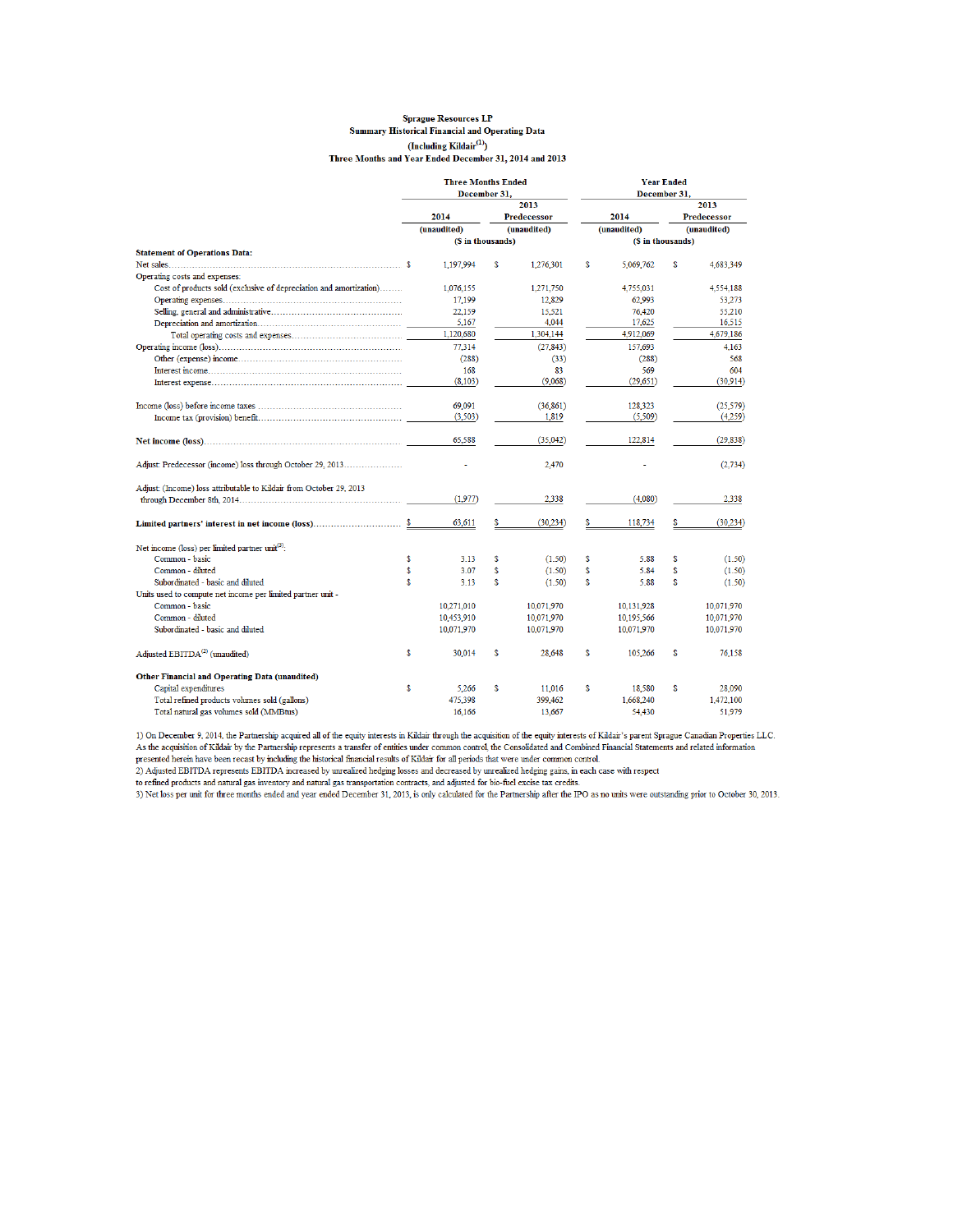#### **Sprague Resources LP** Summary Pro Forma Financial and Operating Data (Including Kildair $^{(1)}$ ) Three Months and Year Ended December 31, 2014 and 2013

|                                            |              | <b>Three Months Ended</b> |                    |                    | <b>Year Ended</b> |              |                                  |                          |  |
|--------------------------------------------|--------------|---------------------------|--------------------|--------------------|-------------------|--------------|----------------------------------|--------------------------|--|
|                                            | December 31. |                           |                    |                    |                   | December 31. |                                  |                          |  |
|                                            |              |                           | 2013               |                    |                   |              | 2013<br><b>Predecessor</b>       |                          |  |
|                                            | 2014         |                           | <b>Predecessor</b> |                    |                   | 2014         |                                  |                          |  |
|                                            |              |                           |                    | Pro Forma $^{(2)}$ |                   |              |                                  | Pro Forma <sup>(2)</sup> |  |
|                                            |              | (unaudited)               |                    | (unaudited)        | (unaudited)       |              | (unaudited)<br>(\$ in thousands) |                          |  |
|                                            |              | (\$ in thousands)         |                    |                    |                   |              |                                  |                          |  |
| <b>Statement of Operations Data:</b>       |              |                           |                    |                    |                   |              |                                  |                          |  |
|                                            |              | 1,197,994                 | s                  | 1.276.301          | \$                | 5,069,762    | \$                               | 4,683,349                |  |
| Operating costs and expenses:              |              |                           |                    |                    |                   |              |                                  |                          |  |
|                                            |              | 1,076,155                 |                    | 1.271.750          |                   | 4.755.031    |                                  | 4.554.188                |  |
|                                            |              | 17.199                    |                    | 12.829             |                   | 62.993       |                                  | 53,273                   |  |
|                                            |              | 22,159                    |                    | 15,515             |                   | 76,420       |                                  | 55.212                   |  |
|                                            |              | 5,167                     |                    | 4,044              |                   | 17,625       |                                  | 16,515                   |  |
|                                            |              | 1,120,680                 |                    | 1,304,138          |                   | 4.912.069    |                                  | 4,679,188                |  |
|                                            |              | 77,314                    |                    | (27.837)           |                   | 157,693      |                                  | 4.161                    |  |
|                                            |              | (288)                     |                    | (33)               |                   | (288)        |                                  | 568                      |  |
|                                            |              | 168                       |                    | 83                 |                   | 569          |                                  | 604                      |  |
|                                            |              | (8,103)                   |                    | (8,773)            |                   | (29, 651)    |                                  | (28,079)                 |  |
|                                            |              | 69,091                    |                    | (36, 560)          |                   | 128.323      |                                  | (22.746)                 |  |
|                                            |              | (3,503)                   |                    | 2,583              |                   | (5, 509)     |                                  | 1,975                    |  |
|                                            |              | 65,588                    |                    | (33,977)           | \$.               | 122,814      |                                  | (20, 771)                |  |
| Adjusted EBITDA <sup>(3)</sup> (unaudited) | S            | 30,014                    | \$                 | 28.654             | \$                | 105.266      | \$                               | 76.156                   |  |

1) On December 9, 2014, the Partnership acquired all of the equity interests in Kildair through the acquisition of the equity interests of Kildair's parent Sprague Canadian Properties LLC.  $\label{thm:main}$  As the acquisition of Kildair by the Partnership represents a transfer of entities under common control, the Consolidated and Combined Financial Statements and related information presented herein have been rec

2) The unaudited pro forma information gives effect to certain pro forma adjustments as if they had occurred as of January 1, 2013. The adjustments are based upon available information and certain estimates and assumptions; therefore, actual adjustments will differ from the pro forma adjustments. Pro forma adjustments reflect the following: a) The pro forma adjustment for interest expense and deferred financing fees under the new credit agreement. The calculation is based on the monthly average working capital and acquisition facility multiplied by the decreases in the borrowing rate of 0.50% for borrowings under the working capital facility, less the increase of commitment fees due to the increased size of the facility.

 $\mathbf b)$  The elimination of corporate overhead charges from the Parent offset by increases in incentive compensation.

c) The adjustments to reflect the conversion of the Predecessor to a partnership resulting in the elimination of all U.S. federal income taxes, as well as an adjustment of income taxes in certain state jurisdictions in which the partnership operates, and to record estimated taxes for the activities conducted by the Partnership at the applicable state statutory rates.

3) Adjusted EBITDA represents EBITDA increased by unrealized hedging losses and decreased by unrealized hedging gains, in each case with respect to refined products and natural gas inventory and natural gas transportation contracts, and adjusted for bio-fuel excise tax credits.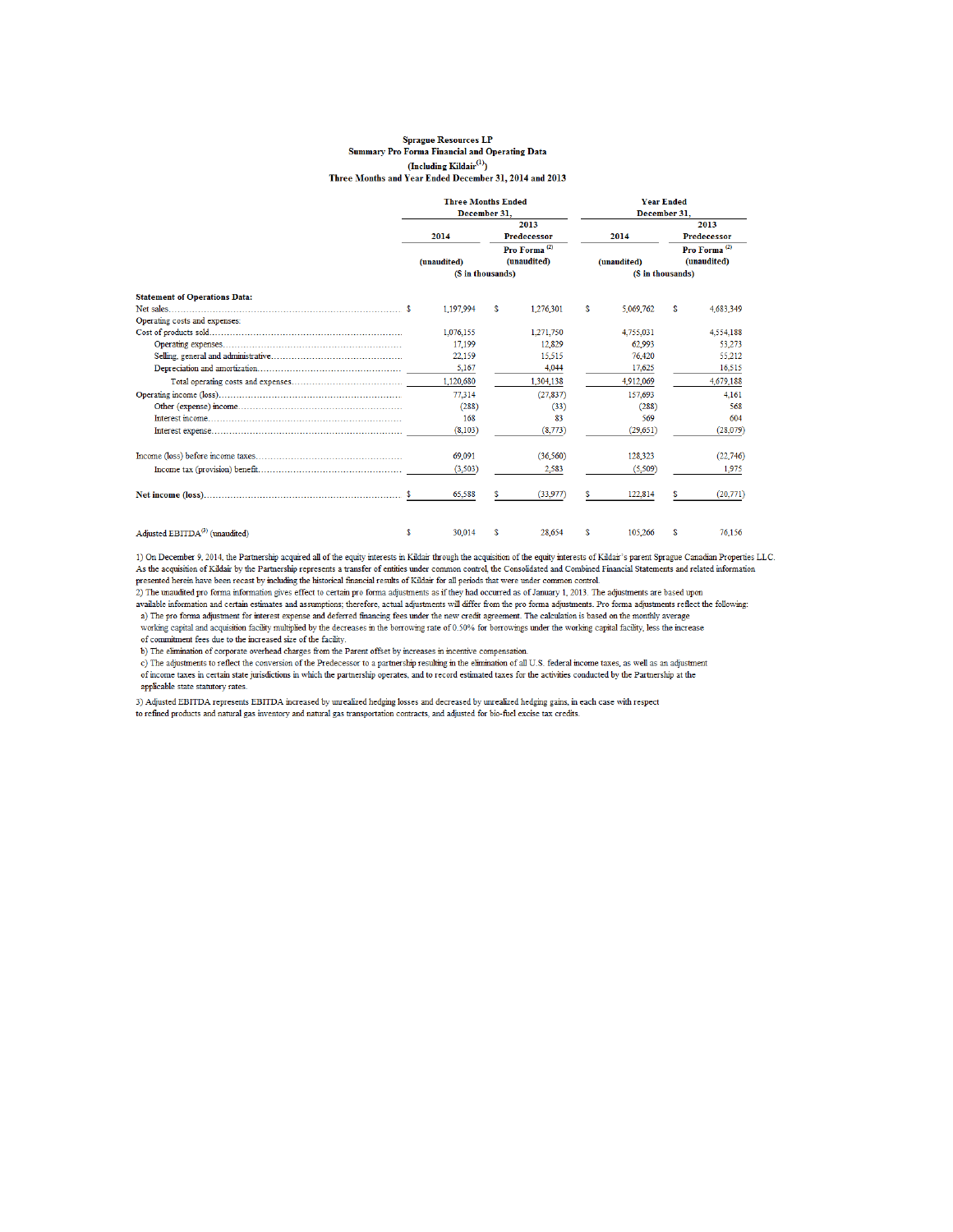#### **Sprague Resources LP** Historical and Pro Forma Reconciliation of Net Income to EBITDA and Adjusted EBITDA (Including Kildair<sup>(1)</sup>) Three Months and Year Ended December 31, 2014 and 2013

|                                                                     | <b>Three Months Ended</b><br>December 31, |           |                                   |                   |                     | <b>Year Ended</b><br>December 31. |                                   |                   |  |
|---------------------------------------------------------------------|-------------------------------------------|-----------|-----------------------------------|-------------------|---------------------|-----------------------------------|-----------------------------------|-------------------|--|
|                                                                     |                                           |           |                                   | 2013              |                     |                                   |                                   | 2013              |  |
|                                                                     | 2014<br>(unaudited)                       |           | <b>Predecessor</b><br>(unaudited) |                   | 2014<br>(unaudited) |                                   | <b>Predecessor</b><br>(unaudited) |                   |  |
|                                                                     |                                           |           |                                   |                   |                     |                                   |                                   |                   |  |
|                                                                     |                                           |           |                                   | (\$ in thousands) |                     |                                   |                                   | (\$ in thousands) |  |
| Reconciliation of net income (loss) to adjusted EBITDA:             |                                           |           |                                   |                   |                     |                                   |                                   |                   |  |
|                                                                     |                                           | 65,588    | s                                 | (35,042)          | s                   | 122.814                           | s.                                | (29, 838)         |  |
| Add/(Deduct):                                                       |                                           |           |                                   |                   |                     |                                   |                                   |                   |  |
|                                                                     |                                           | 7.935     |                                   | 8.985             |                     | 29,082                            |                                   | 30,310            |  |
|                                                                     |                                           | 3.503     |                                   | (1, 819)          |                     | 5.509                             |                                   | 4.259             |  |
|                                                                     |                                           | 5,167     |                                   | 4,044             |                     | 17,625                            |                                   | 16,515            |  |
| EBITDA $^{(3)}$                                                     |                                           | 82,193    | s                                 | (23, 832)         | Ś                   | 175,030                           | S.                                | 21,246            |  |
|                                                                     |                                           | 241       |                                   | 8.487             |                     | (11,070)                          |                                   | 4,188             |  |
| Add: unrealized (gain) loss on natural gas transportation contracts |                                           | (52, 420) |                                   | 43,993            |                     | (58, 694)                         |                                   | 55,745            |  |
|                                                                     |                                           |           |                                   |                   |                     |                                   |                                   | (5,021)           |  |
|                                                                     |                                           | 30.014    |                                   | 28,648            |                     | 105.266                           |                                   | 76,158            |  |

|                                                                     | <b>Three Months Ended</b> |                  |                                                               |           |                     | <b>Year Ended</b> |                                                                       |           |  |  |
|---------------------------------------------------------------------|---------------------------|------------------|---------------------------------------------------------------|-----------|---------------------|-------------------|-----------------------------------------------------------------------|-----------|--|--|
|                                                                     | December 31,              |                  |                                                               |           | December 31,        |                   |                                                                       |           |  |  |
|                                                                     |                           |                  |                                                               | 2013      |                     |                   | 2013<br><b>Predecessor</b><br>Pro Forma <sup>(2)</sup><br>(unaudited) |           |  |  |
|                                                                     | 2014<br>(unaudited)       |                  | <b>Predecessor</b><br>Pro Forma <sup>(2)</sup><br>(unaudited) |           | 2014<br>(unaudited) |                   |                                                                       |           |  |  |
|                                                                     |                           |                  |                                                               |           |                     |                   |                                                                       |           |  |  |
|                                                                     |                           |                  |                                                               |           |                     |                   |                                                                       |           |  |  |
|                                                                     |                           | (S in thousands) |                                                               |           |                     | (S in thousands)  |                                                                       |           |  |  |
| Reconciliation of net income (loss) to adjusted EBITDA:             |                           |                  |                                                               |           |                     |                   |                                                                       |           |  |  |
|                                                                     |                           | 65.588           | s                                                             | (33.977)  | s                   | 122,814           | S                                                                     | (20, 771) |  |  |
| Add/(Deduct):                                                       |                           |                  |                                                               |           |                     |                   |                                                                       |           |  |  |
|                                                                     |                           | 7.935            |                                                               | 8.690     |                     | 29.082            |                                                                       | 27,475    |  |  |
|                                                                     |                           | 3,503            |                                                               | (2.583)   |                     | 5,509             |                                                                       | (1.975)   |  |  |
|                                                                     |                           | 5,167            |                                                               | 4,044     |                     | 17,625            |                                                                       | 16,515    |  |  |
| EBITDA $^{(3)}$                                                     |                           | 82,193           |                                                               | (23, 826) |                     | 175,030           | \$                                                                    | 21.244    |  |  |
|                                                                     |                           | 241              |                                                               | 8,487     |                     | (11.070)          |                                                                       | 4.188     |  |  |
| Add: unrealized (gain) loss on natural gas transportation contracts |                           | (52, 420)        |                                                               | 43,993    |                     | (58, 694)         |                                                                       | 55,745    |  |  |
|                                                                     |                           |                  |                                                               |           |                     |                   |                                                                       | (5,021)   |  |  |
|                                                                     |                           | 30,014           |                                                               | 28,654    |                     | 105,266           |                                                                       | 76,156    |  |  |

1) On December 9, 2014, the Partnership acquired all of the equity interests in Kildair through the acquisition of the equity interests of Kildair's parent Sprague Canadian Properties LLC. As the acquisition of Kildair by the Partnership represents a transfer of entities under common control, the Consolidated and Combined Financial Statements and related information presented herein have been recast by including the historical financial results of Kildair for all periods that were under common control.

2) The unaudited pro forma information gives effect to certain pro forma adjustments as if they had occurred as of January 1, 2013. The adjustments are based upon

available information and certain estimates and assumptions; therefore, actual adjustments will differ from the pro forma adjustments. Pro forma adjustments reflect the following:

a) The pro forma adjustment for interest expense and deferred financing fees under the new credit agreement. The calculation is based on the monthly average working capital and acquisition facility multiplied by the decreases in the borrowing rate of 0.50% for borrowings under the working capital facility, less the increase

of commitment fees due to the increased size of the facility.

 $\,$  b) The elimination of corporate overhead charges from the Parent offset by increases in incentive compensation.

c) The adjustments to reflect the conversion of the Predecessor to a partnership resulting in the elimination of all U.S. federal income taxes, as well as an adjustment of income taxes in certain state jurisdictions in which the partnership operates, and to record estimated taxes for the activities conducted by the Partnership at the applicable state statutory rates.

3) EBITDA represents net income before interest, income taxes, depreciation and amortization.

4) Adjusted EBITDA represents EBITDA increased by unrealized hedging losses and decreased by unrealized hedging gains, in each case with respect

to refined products and natural gas inventory and natural gas transportation contracts, and adjusted for bio-fuel excise tax credits.